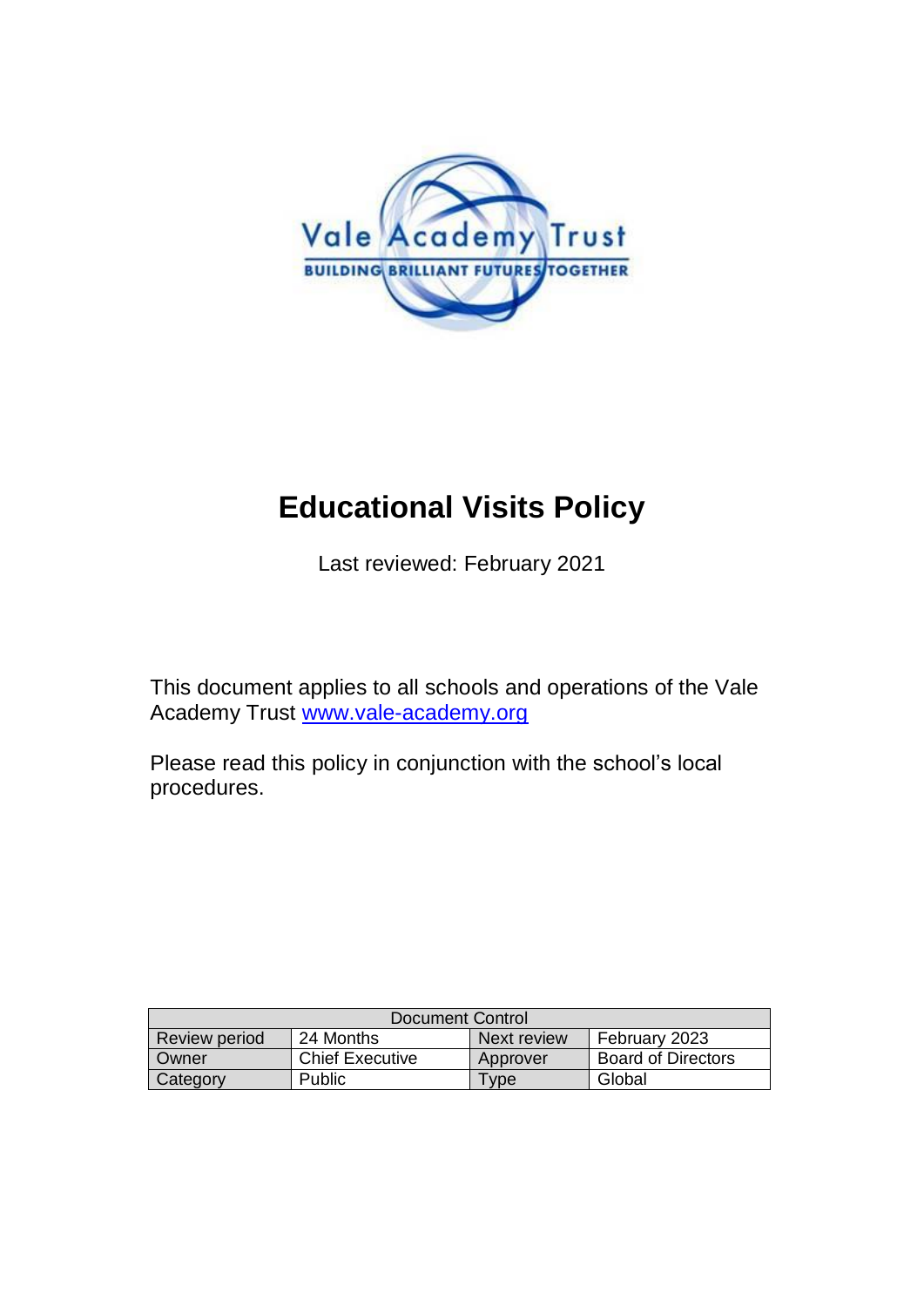# **In this document, 'parent' means parent, carer or other legal guardian**

#### **1. Introduction**

Educational Visits are a key part of the enrichment of education for young people within the Vale Academy Trust ('the Trust') and its schools, and are central to the philosophy of developing and challenging young people.

This policy covers all Educational Visits that occur outside of school premises. This ranges from walks around the locality to residential visits of several days' duration. It also includes Outdoor and Adventurous Activities and all visits abroad.

Each school will have its own procedures and conditions, sitting under this policy, reflecting its local arrangements and conditions for educational visits, and these may vary depending upon the nature of the visit and any other special circumstances. Parents should ask the visit organiser or the school office for a copy of their procedures and conditions for a specific educational visit.

The Trust encourages young people to progress through a 'Hierarchy of Enrichment'.

Through an offer of day, evening and residential visits we aim to:

- Encourage young people to enjoy and learn about their local community
- Excite and enthuse young people through a range of first-hand experiences
- Develop an understanding of environments and cultures beyond the local area
- Challenge young people in a range of outdoor education and cultural experiences
- Provide opportunities for sporting fixtures and competitions
- Ensure that all such visits are conducted in a safe manner

We operate a wide range of educational visits. These may include:

- Outdoor education and sporting experiences
- Teamwork and leadership opportunities
- Short visits to local parks and churches
- Fieldwork visits
- Expeditions to less developed parts of the world
- Cultural visits
- Exchange trips
- Participation in local events, such as sporting fixtures, theatre performances, museum visits
- Day visits to places of historical, environmental, religious or other interest to support specific curriculum areas
- Duke of Edinburgh Award Scheme expeditions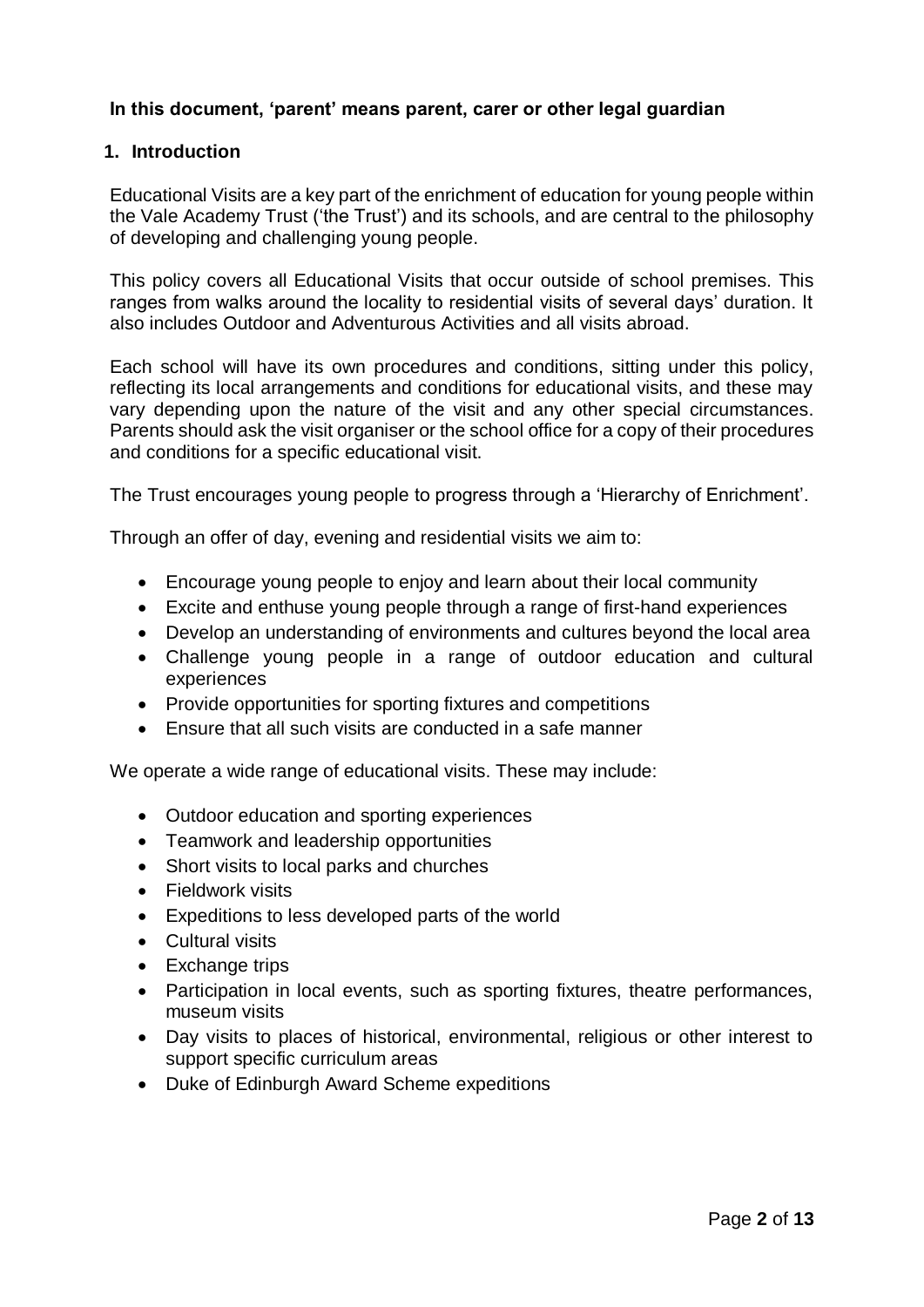# **2. Links to regulations and national guidelines**

This policy has been developed to ensure that the Trust is compliant with statutory regulations and good practice guidance, including:

- [Outdoor Education Advisers Panel \(OEAP\)](http://www.outdooreducationadvisers.co.uk/)
- DfE [Health and safety on educational visits](https://www.gov.uk/government/publications/health-and-safety-on-educational-visits/health-and-safety-on-educational-visits#the-2-main-types-of-trips)
- DfE [Health and Safety: responsibilities and duties for schools](https://www.gov.uk/government/publications/health-and-safety-advice-for-schools/responsibilities-and-duties-for-schools)

A policy such as this cannot cover all eventualities which might be encountered, but seeks to put in place a framework within which group leaders and/or the Educational Visits Co-ordinator (EVC) can seek to apply their own decision-making processes.

This policy also incorporates aspects of the [Health and Safety at Work Act.](http://www.hse.gov.uk/legislation/hswa.htm)

## **3. Clarification of Roles**

The Trust follows the [Local Authority 'Educational Visits' guidance,](http://schools.oxfordshire.gov.uk/cms/content/visits-advice-and-guidance) which is based on the national guidance from OEAP, as summarised below. Responsibilities for Health and Safety on school visits are determined as below.

The Trust ensures that there are robust procedures for the management of Health and Safety in place across the Trust; and monitors the effectiveness of these procedures.

The Chief Executive develops procedures in line with national guidance; ensures that staff are aware of national, local and Trust policy; quality assures risk assessments for each visit and ensures that safe practice is being followed (carried out through headteachers within each school). No school visit involving young people and staff leaving the school site must take place without approval. Each school will have their own procedures which sit under the main Trust policy and these are overseen by headteachers and Local Governing Bodies.

The Designated Group Leader takes overall responsibility for the well-being of young people during the visit and this includes the preparation of a risk assessment, with adaptations according to any circumstances which may occur during the visit.

All accompanying adults (staff and those volunteers with Disclosure and Barring Service (DBS) checks) take immediate responsibility for a group of young people, follow risk assessments, and ensure that young people are kept safe at all times.

## **4. Allocation of places on any visit**

No young person's place can be allocated on a first come, first served basis as this can be discriminatory to those travelling a greater distance to a school or families with financial constraints.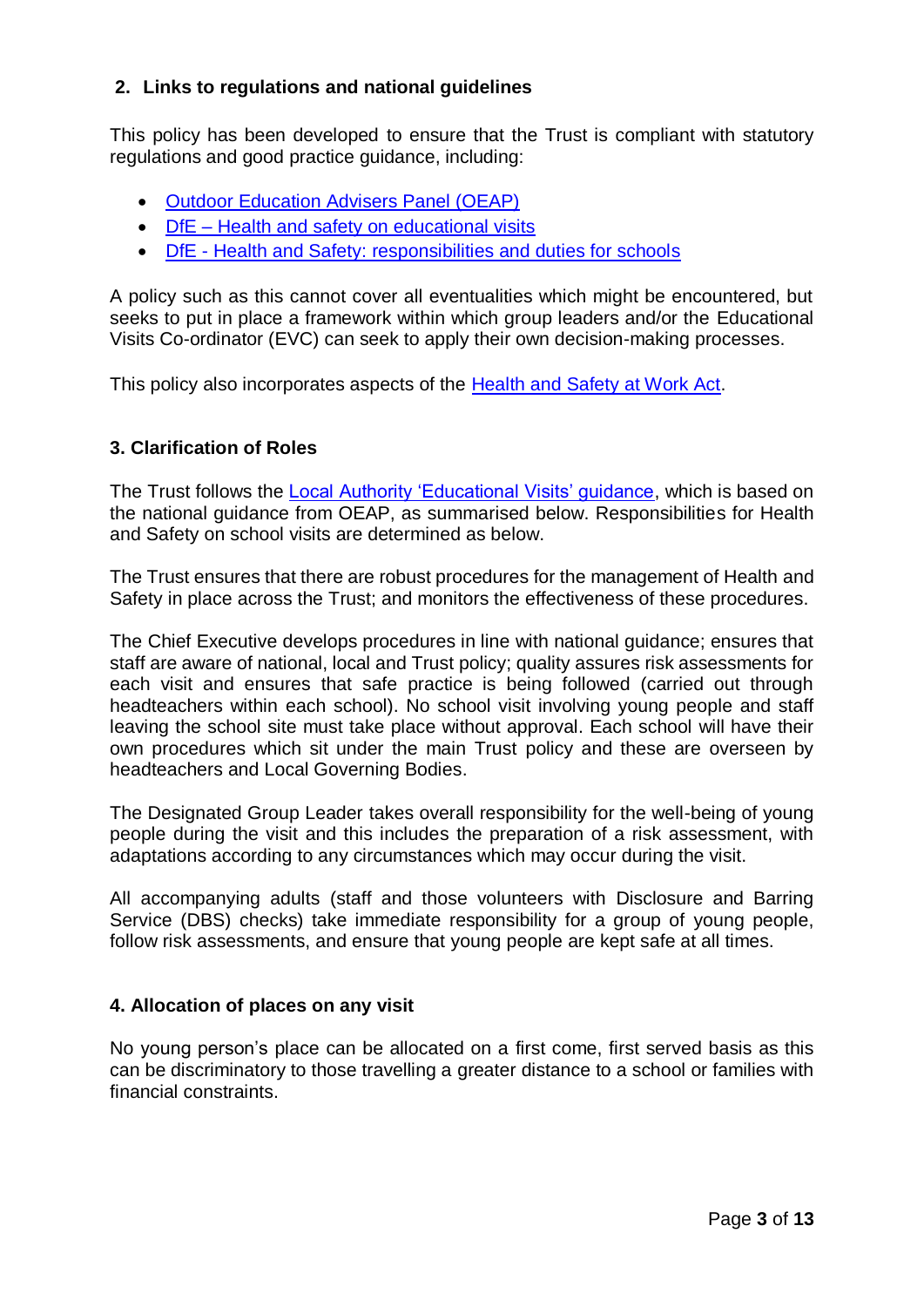# **5. Allocation of Staff**

All visits must have a named Group Leader who will have specific responsibilities on this visit. This role cannot be a shared task.

The following staff/student ratios are recommended by OEAP. They should, however, be considered carefully in the light of the activity which is taking place. Risk assessments should take into account whether the class will be together at all times and the level of risk in the activity being undertaken. Where groups separate within a location, these ratios should be strictly followed.

Early Years Foundation Stage - 1:4 as a minimum Key Stage 1 - 1:6 Key Stage 2 - 1:10 Key Stage 3/4/5 – 1:15 (Increasing to 1:10 ratio on a residential visit)

In almost all circumstances, there should be (i) at least one qualified teacher per class and (ii) one other adult present. The exception to this may be, for example, where activities are taking place at another local school and their staff are part of the overall supervision or where there are sporting activities taking place where there may be a number of qualified staff present where overall supervision ratios are still maintained. However these situations should be highlighted in Risk Assessments and approved by the headteacher within each school.

All off-site visits must have the appropriate staffing to be able to deal with an emergency situation. This will be reflected in both the number of accompanying staff as well as their competences and experience in dealing with off-site visits. Again this situations should be highlighted in Risk Assessments.

## **6. Vetting of Staff**

All helpers should be appropriately vetted, and careful consideration should be given as to whether voluntary helpers are engaging in regulated activity. If so, they should be required to have a Disclosure and Barring Service (DBS) Enhanced check with barred list check. Regulated Activity includes taking sole responsibility for a group of children, or participating on a regular basis.

## **7. Transport Arrangements**

Transport arrangements should be indicated within the parental letter and parent consent sought.

## **8. Minibus Use**

The driver of a vehicle cannot drive and supervise young people at the same time. Therefore, if, in your judgement, the young people may need supervising during the journey - because of age, maturity, behaviour, special needs or medical issues etc., then a second adult to provide this supervision is necessary. This will always be the case for a minibus, with children under the age of 7, or with children with significant behavioural or medical issues. Adults driving a school vehicle, such as a minibus, will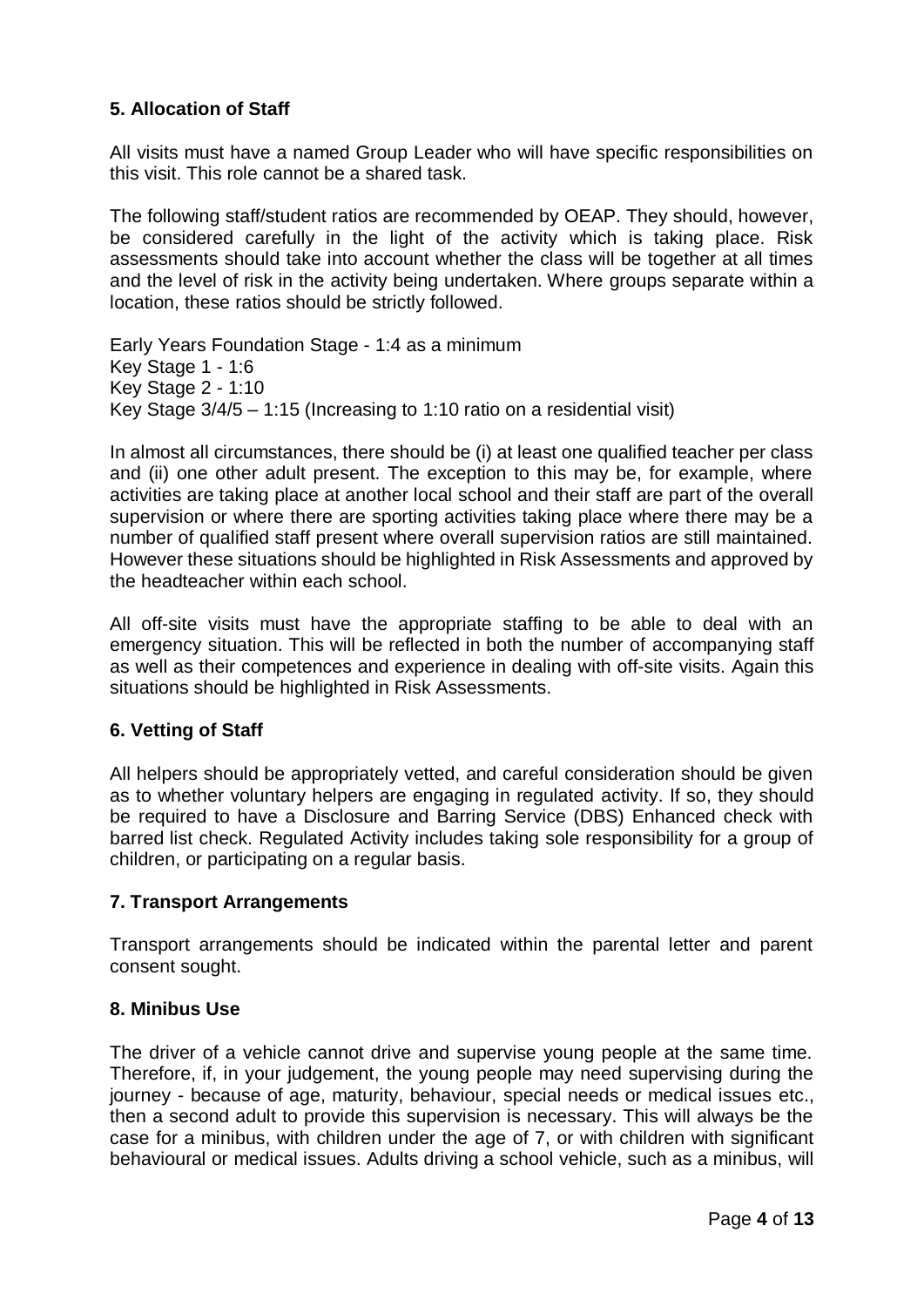have completed appropriate training. Again such issues should be highlighted in Risk Assessments.

# **9. Private Cars**

Where private cars are used, the adult driver should produce in advance of the trip:

- A certificate of insurance (this should include Class 1 Business Use for staff employed by the Trust).
- A driving licence (any endorsements should be made known to the headteacher, who will risk assess the suitability of the driver)
- For vehicles over three years' old, a valid MOT certificate.

On all forms of transport, it is the responsibility of the Group Leader and accompanying staff to ensure that young people follow all safety regulations, including the use of seatbelts.

# **10. High Risk Visits - Farm Visits**

Extra consideration should be given to:

- Farm machinery
- Infections from e-coli or other diseases
- Risk from animal bites, etc.
- Handwashing facilities
- Safety standards and animal welfare

## **10.1 High Risk Visits – Water**

Swimming and paddling in the sea or other natural waters are potentially dangerous activities for a school group. Swimming or paddling should only be undertaken after a number of issues have been considered. These may include:

- The current weather conditions
- The current tide conditions
- Following instructions from local agencies such as beach life guards
- Following instructions from externally employed instructors such as those from Oxfordshire County Council Outdoor Centre who may be leading sessions linked to 'kayaking' or 'coastering'

All of these will have been identified and highlighted on the agreed Risk Assessment. However such activities require a more 'dynamic' risk assessment to be made on the ground at the time of the activity by the trip leader. As such 'informal' paddling and swimming which had not previously been identified on the Risk Assessment would not be authorised.

Students should always be in sight of their teachers. One teacher should always stay out of the water for better surveillance. Swimming should always be conducted in the presence of, and under the supervision of, qualified lifeguards or instructors.

Where students are close to water (for example, a lake in the local park), this must be specifically considered within the risk assessment. Where students are using inland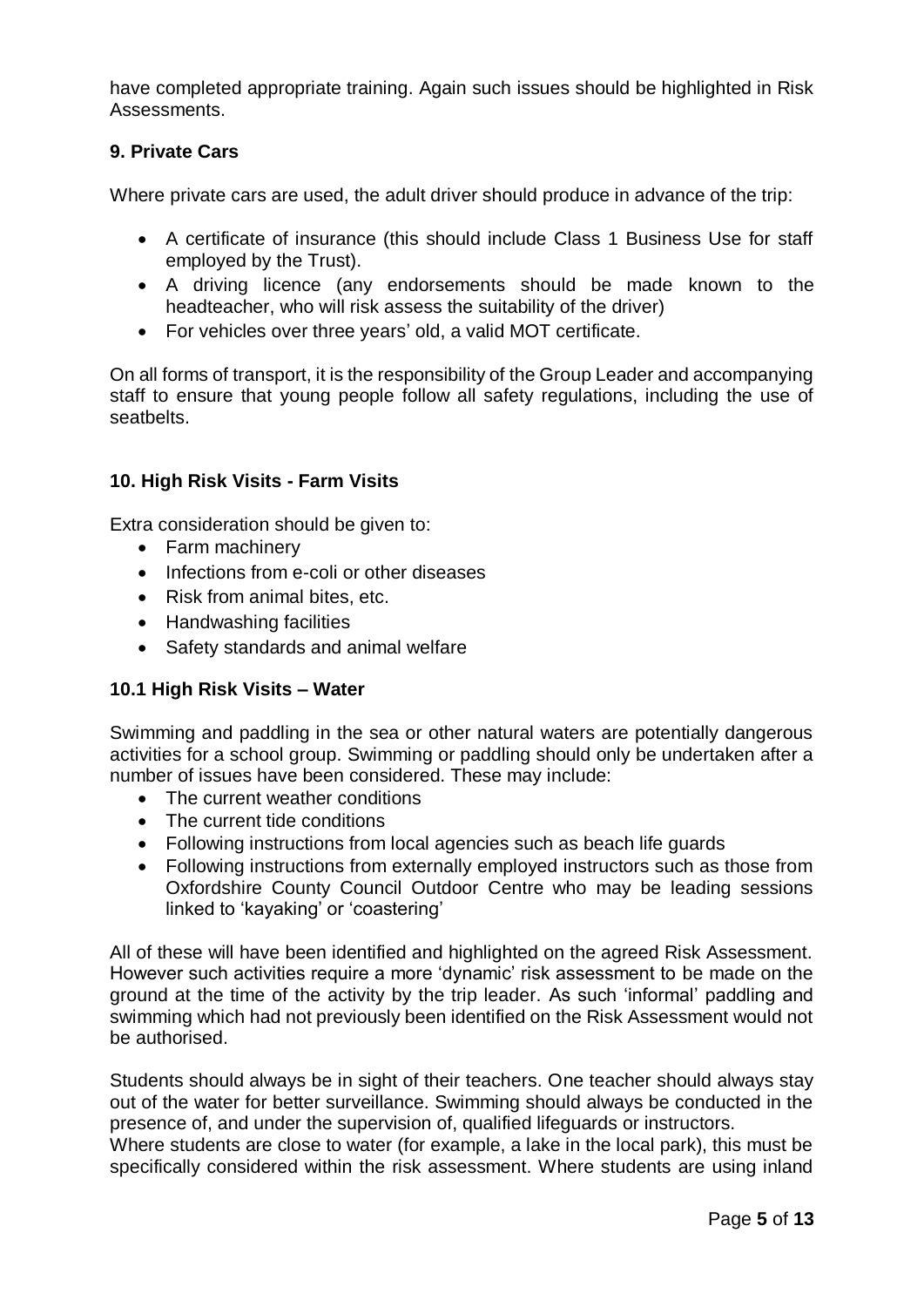stretches of water, consideration should also be given to the transmission of infection such as Weil's disease.

# **11. Use of External Providers**

All external providers must be approved by the Trust. The Trust will ensure that any external providers used for hazardous activities are appropriately accredited and licensed. Examples of such schemes include:

• [Learning Outside the Classroom \(LOtC\) Quality Badge](http://lotcqualitybadge.org.uk/) (covers both quality and safety of all activities offered).

• [Adventure Activities Licensing Authority \(AALA\) Licence](http://www.hse.gov.uk/aala/) (this statutory scheme covers only safety management).

• [Adventuremark](https://www.adventuremark.co.uk/) (covers only safety).

• [National Governing Body Centre Approval Schemes](https://www.sportengland.org/our-work/national-governing-bodies/) (applicable where the only provision is a single, specialist activity)

Where such trips are planned Trip Leaders should seek advice from their headteachers in the first instance who in turn will contact senior staff within the Trust. This does not apply to visits to Oxfordshire County Council outdoor centres.

#### **12. Parental Consent**

All off-site visits and activities require the consent of a parent. An exception to this is where students move between educational sites (as in the case of King Alfred's Academy and Larkmead School). Generic permission for up to one academic year may be gained for a series of local area visits, such as visiting the town centre or taking part in a sporting fixture.

Parents must be given the full details of a visit in order to be able to give consent. Written consent can only be given by a parent and must include a signature, name and date. Additional consent can be given to allow the Group Leader to authorise medical treatment in the absence of a parent. Authorisation to provide basic medical needs such as plasters, headache tablets and throat sweets may also be sought.

The individual school will seek specific consent from parents for any visit which:

- Involves travelling by coach, minibus or car
- Takes place outside of the school day
- Involves hazardous activities

On rare occasions consent may be given by a parent over the phone. However, for this to happen the school must be convinced that the parent involved is fully aware of the details of the visit and that it is, indeed, the parent who is giving the permission over the phone.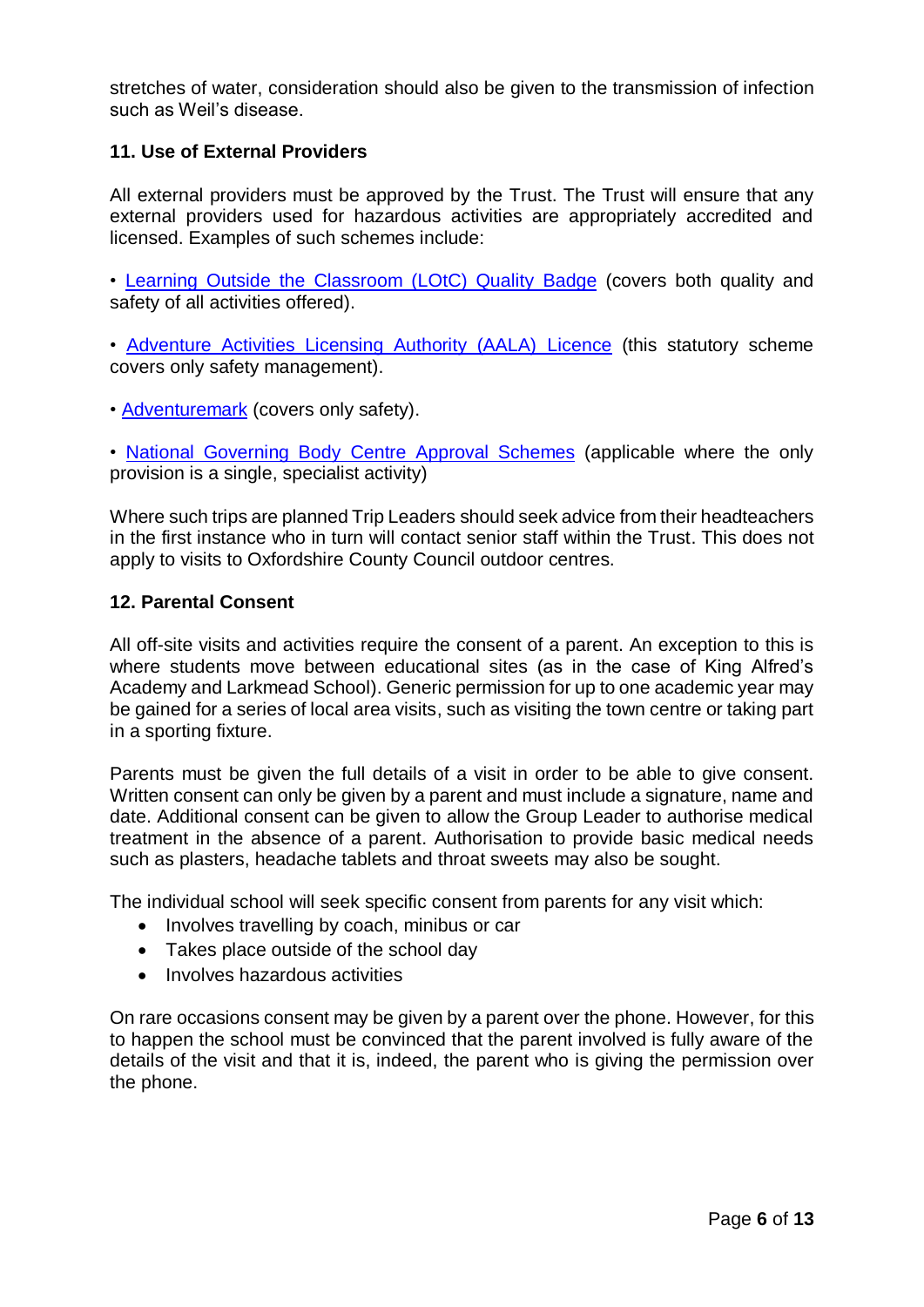# **13. Letters and Communication**

Any letter concerning an off-site visit must go via the named school office. The letter must include the following information:

Accurate description of trip Times and Dates Finance information Phone number of staff on the visit Phone number of Home Based Emergency Contact (HBEC) – if the trip is out of normal office hours Clarification regarding the use of mobile phones, uniform and general behaviour expectations Arrangements for lunch, if appropriate

# **14. Medical Conditions and Additional Needs**

The group leader must collate information on Medical Conditions and Additional Needs. This includes Special Educational Needs and young people with challenging behaviour.

This information can either be collated from parental replies or from information already collated through parental information held centrally.

All information provided must be used to inform the Risk Assessment document.

Young people with additional needs should be included within school visits and this should be planned for. Where a medical need might lead to risk this should be incorporated into the risk assessment.

Inhalers, epipens, etc. must be carried by the adult responsible for the group. It is the responsibility of the group leader to ensure that pupils with medical conditions are identified and that this information is shared on a need-to-know basis with those who might be taking responsibility for the young person.

The headteacher reserves the right to withdraw young people from educational visits on the grounds of behaviour. This is not a sanction, and would usually only be made where the young person's behaviour is likely to create Health and Safety issues on the visit. Advice should be sought from the headteacher and/or the Special Educational Needs Co-ordinator to ensure that any decision to withdraw a young person is appropriate and proportional.

## **15. First Aid**

First Aid cover should always be planned for. This should take into account:

- The nature of the activity
- The nature of the group
- The likely injuries associated with the activity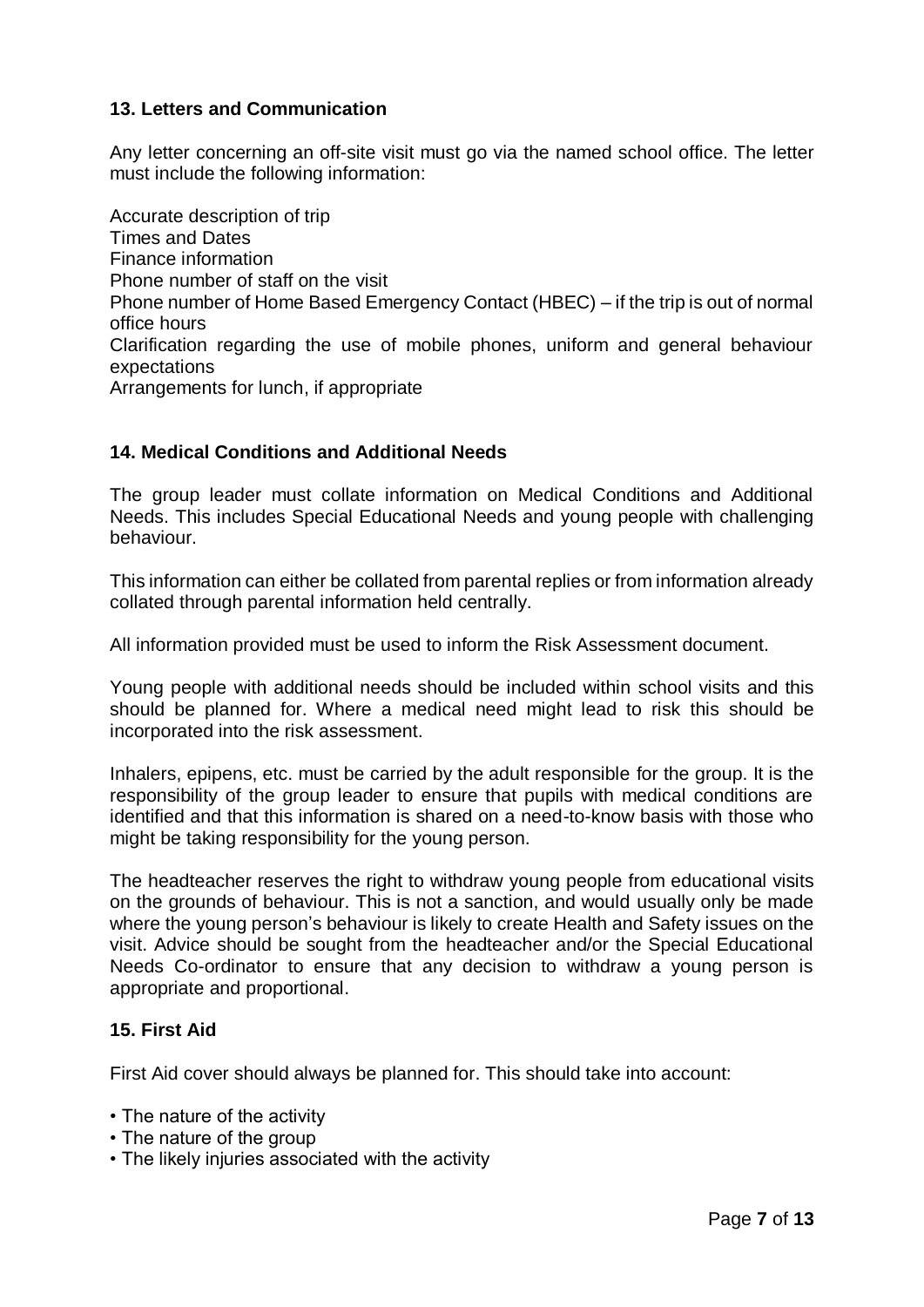• The extent to which the group will be isolated from the support of the emergency services (both in terms of distance and response time)

Qualified first-aiders may not be necessary for all off-site activities and visits. However, a basic level of first aid support must be available at all times. This will require that one or more of the staff leading the activity:

• Has a working knowledge of simple first aid and is competent to use the first aid materials carried with the group.

- Knows how to access, and is able to access, qualified first aid support
- Carries a First Aid kit

# **16. Sun Safety**

When organising an outdoor visit in the summer, consideration should be given to the risk of sunburn and heatstroke. Measures taken to prevent this are likely to include:

- Wearing tops which cover the shoulders
- Wearing sunhats
- Having access to shade and/or drinking water
- Not participating in activities which are too energetic

# **17. Road Safety**

If you are likely to cross a road on your visit with a group of young people, plan to cross using Pelican Crossings or Zebra Crossings. If these are not within a suitable walking distance, discuss the arrangements needed to follow best practice with the headteacher or the Educational Visits Coordinator. These may include:

 Fluorescent jackets to be worn by adults needing to organise students crossing major roads. Two adults should stop the traffic, one on each side of the carriageway, facing the oncoming traffic. Only when the traffic has stopped moving should the children across the road.

## **18. Headcounts**

Regular headcounts should be undertaken throughout the visit. These must always include:

- When leaving the school building
- when seated on the coach before embarking (both outward and return journey)
- At any other transition points throughout the day (e.g. the end of lunchtime).

# **19. Identifying Young People Whilst on the Trip**

Normally young people will wear school uniform on most visits which assists with identification. If a visit is to take place off-site where young people are not wearing school uniform, this should be approved by the school's headteacher and must form part of the risk assessment. Other solutions could include: young people wearing a uniform top, sporting top or trip t-shirt.

Exceptions to this may be required in some circumstances, for example Duke of Edinburgh Award Expeditions or trips involving a small number of students. Such exceptions must be approved in advance by the headteacher.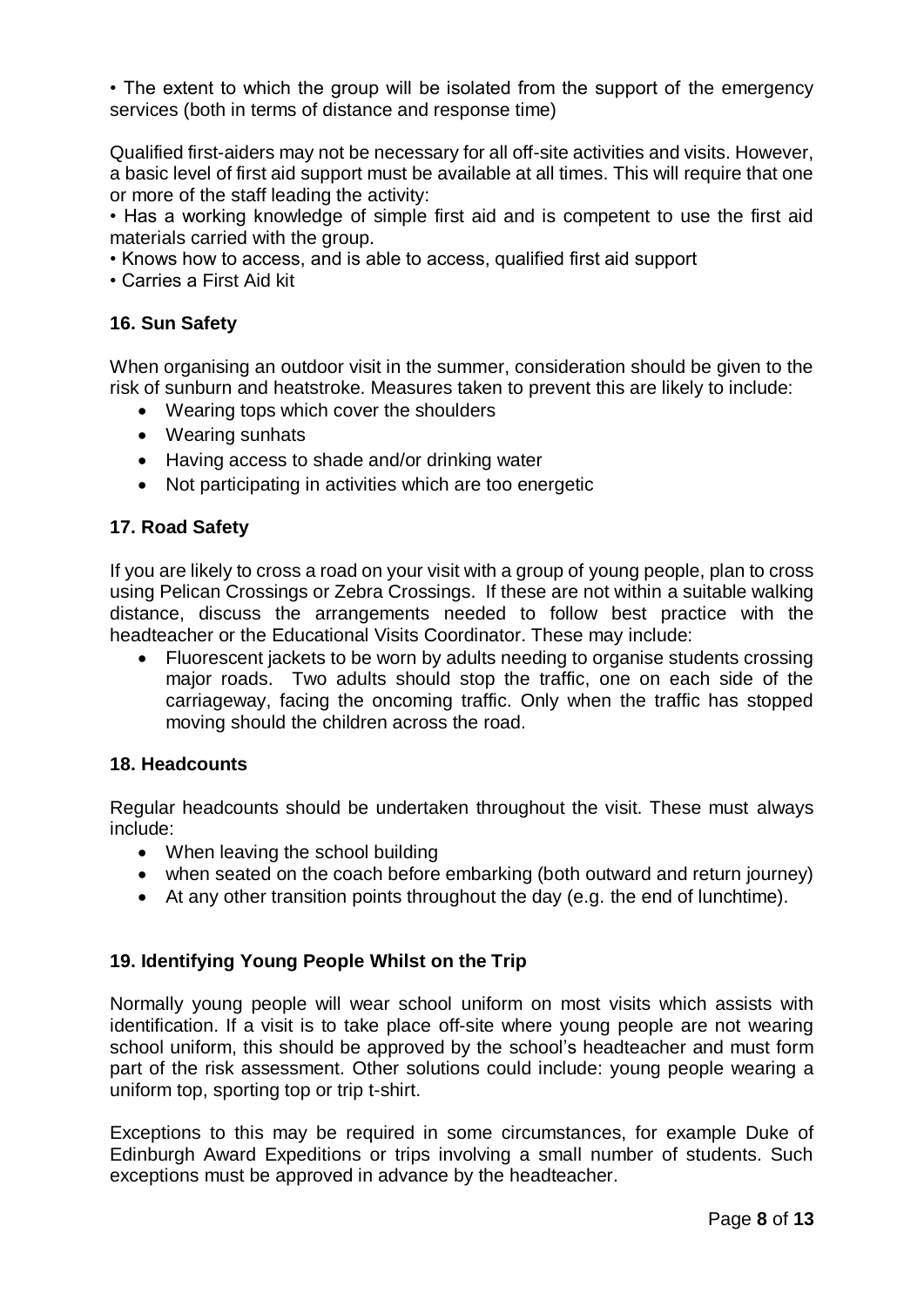# **20. Use of Mobile and Wearable Devices by Young Persons**

Decisions regarding whether or not mobile or wearable devices are allowed on visits including residential trip are made by headteachers. The Trust would highlight 'best practice' however we do accept that these decisions are best made by headteachers assuming trip leaders and headteachers have taken into account a number of key points as part of the planning and risk assessment procedure. These include:

- Giving clear information to parents and students about expectations if such devices are to be allowed on the trip
- Detailed plans have been discussed should there be a major incident and how communications to parents and others will be managed if students have open access to their devices
- Insurance arrangements are clear should a device be damaged or lost during the Trip and the Trust cannot be held responsible for such loses.

Best practice in relation to device access and usage whilst on visits – Guidance only For day visits all devices should be switched off and put away, as they would be during a normal school day. There are a number of reasons why such devices are not appropriate on residential visits. These include issues of independence, managing lines of communication in case of an emergency and the importance of the Group Leader in the role of 'loco parentis'.

For these reasons the Trust advises that young people (up until Sixth Form) should not be allowed to bring mobile or wearable devices on residential visits.

There are a number of exceptions to this guidance. These include:

- Visits for Sixth form students
- Duke of Edinburgh Award Expeditions (separate DOE rules apply)
- Exchange visits where communications of young persons with the group leader is an important part of the risk assessment.

Final decisions regarding whether or not mobile or wearable devices are allowed on visits or residential trips should be made by the headteacher but only once they are in receipt of specific information linked to the guidance above.

## **21. Parental Communication**

Parents can be anxious for news and updates during an off-site visit. During residential visits the Group Leader will provide updates where it is possible and appropriate to do so. Such updates will only be provided within school working hours and will be channelled via the school office for inclusion on the school website.

Parents should be given information on what to expect with regard to the level of update provided. However, all visit leaders will advise parents that 'No news is good news'.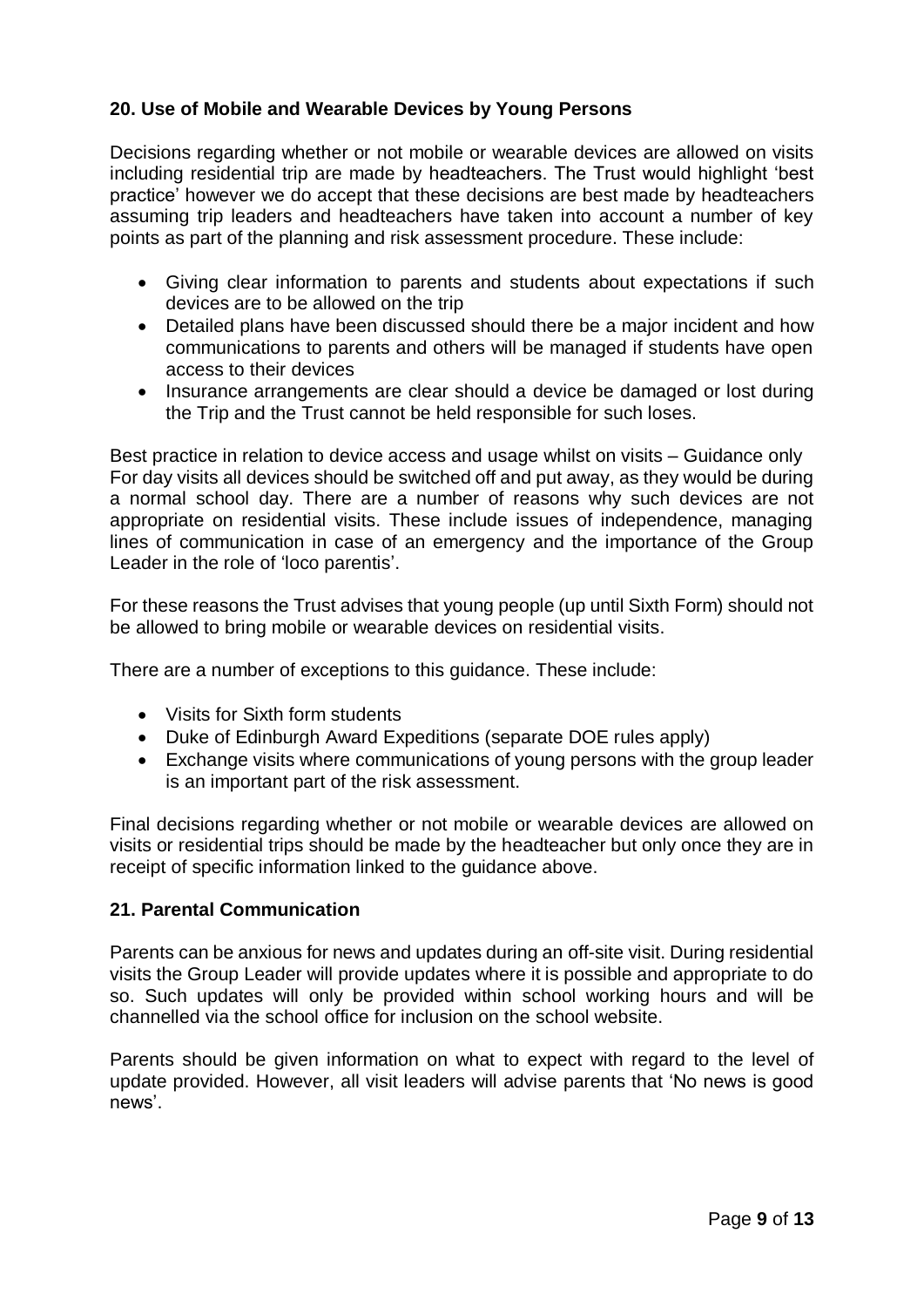# **22. Safeguarding**

All off-site visits require staff to follow the school's safeguarding policy and the Staff Code of Conduct. Staff on off-site visits must be particularly vigilant when working in residential situations.

The group leader is required to ensure all young people are briefed on the issues of fire drills and the access to staff supervision during the night.

Group leaders should consider the security of young people overnight. Considerations could include locking all doors if the building is for the school's sole use or locking individual room doors in a building in which the group are not the sole occupants. Group leaders on camping-type visits should brief young people on safety considerations such as not sleeping in a tent alone and plans for accessing toilet facilities at night. These issues should be covered within the risk assessment.

## **23. Alcohol Use during an Off-Site Visit**

The Trust insists that all educational visits (including all residential visits within the UK or abroad) are free from alcohol. This applies to both staff (including volunteers) and young people. There are no exceptions to this rule.

## **24. Leaving Emergency Information**

The Group Leaders must leave their Home Based Emergency Contact (HBEC) a clear list of who is on the visit. This must include both young people and adults on the visit.

For visits ending beyond the school day the list should also indicate how to contact a parent in case of emergency.

If prepared in advance, this should be updated on the day by blanking out any young people who are absent.

## **25. Staff Training**

The Educational Visits Coordinator (EVC) must be appropriately trained and hold a valid EVC qualification.

All staff with the designated role of Group Leader must attend additional Training (Trips Training) in leading an off-site visit. This can be organised within each school or centrally. The training must cover all the requirements of this policy. Training must provide a detailed explanation of risk assessment, dealing with a major emergency situation and emergency procedures.

All staff with the designated role of Home Based Emergency Contact (HBEC) must undergo additional training (HBEC Training). The content of this training must ensure staff are aware of the procedures to follow in the event of a serious incident or fatality during an off-site visit.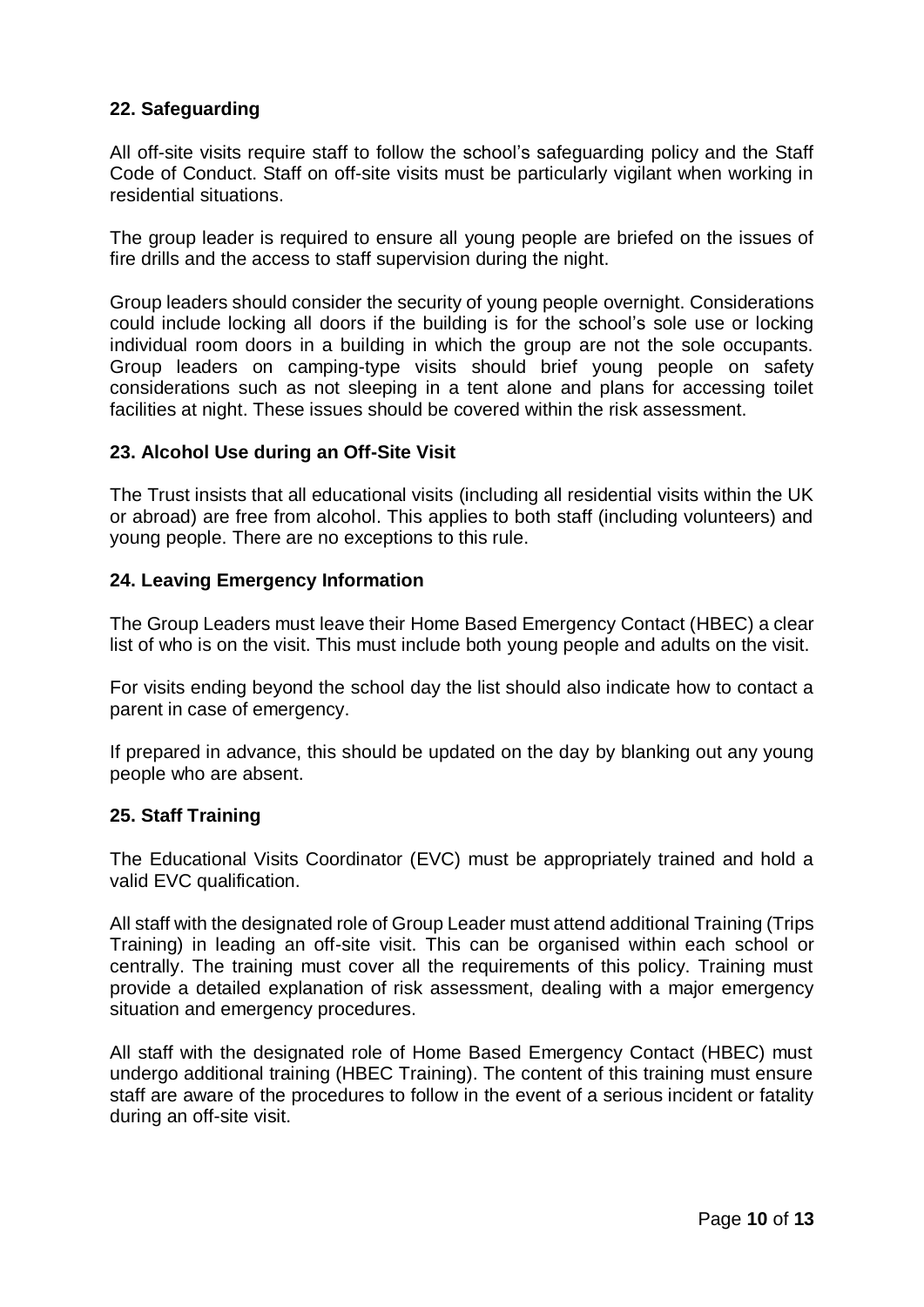# **26. Risk Management and Risk Assessment**

Risk management is part of Health and Safety Law. The term 'risk assessment' is used to describe the process of thinking about the risks of any activity and the steps taken to counter them.

All off-site visits require a Risk Assessment and Group Leaders may need additional training to complete this task. The Risk Assessment should identify all risks during the visits. These may be young person specific (e.g. referring to an individual's medical conditions), site specific or trip specific.

The group leader can refer to an external Risk Assessment for any aspect of a visit for which there is a charge. This could include, for example, a hotel, a climbing activity, a theatre or plane journey.

A generic Risk Assessment can be used for a series of local and linked activities within one academic year. An example may be the same group of young people visiting a local museum or church several times to complete an extended project.

## **27. The Role of the Home Based Emergency Contact**

All off-site visits which take place out of office hours require a Home Based Emergency Contact (HBEC). The HBEC will normally be a senior member of staff and should be given additional training. This training should include practical advice on how to respond in a serious situation on a visit, including dealing with a fatality, road accident or trip curtailment.

The HBEC and the Group Leader must discuss prior to the visit what mobile telephone number will be given to parents and the details of the visit. The HBEC must review the plans for the visit and the quality of risk assessment that has taken place. When the HBEC is assured the visit is safe to proceed they must sign the HBEC Form which authorises this visit to take place. The Group Leader must update the HBEC on any last minute changes to itinerary or student attendance.

During a visit the HBEC should be contactable 24 hours a day, be able to deal with any emergency situation (including being able to drive a vehicle) and have constant access to the details of the visit.

On arrival at the trip's destination, the Group Leader should contact the HBEC to indicate they have arrived safely. During the visit the Group Leader should keep the HBEC informed on any significant incidents that occur. This would include any visits to hospital or breaches of Safeguarding Policy.

The HBEC can stand down from the role once the Group Leader has made contact to state that the group has arrived back safely and the trip has ended.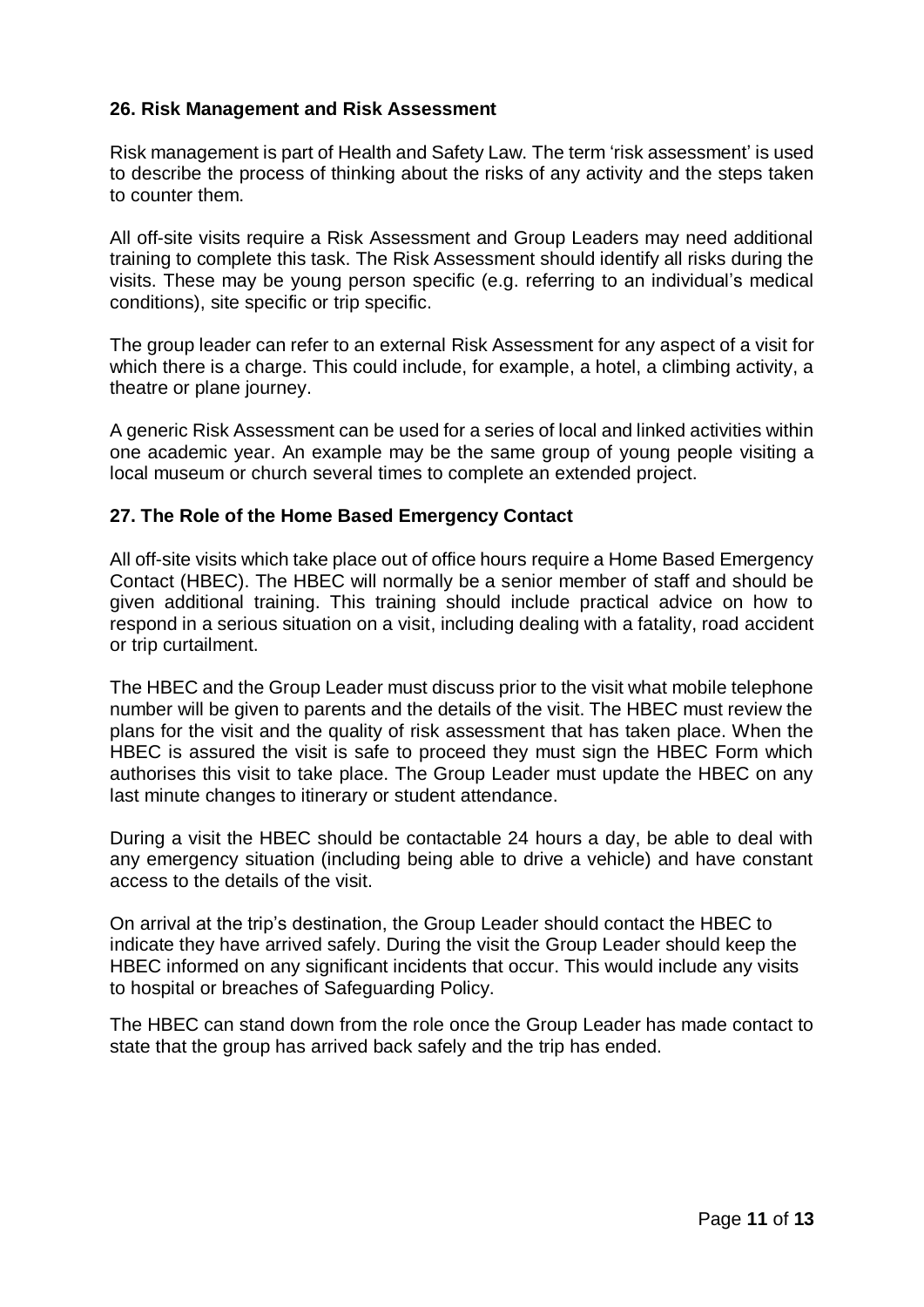# **28. Emergency Procedures and Incident Reporting**

Group Leaders should be given additional training in dealing with an emergency situation. Advice for Group Leaders should include reference to:

- Ensuring the continued safety of others
- Delegating clear roles for all adults
- Contacting the Emergency Services
- Caring for the injured student/s
- Caring for the rest of the group
- If appropriate, allocating a member of staff to make notes / take photographs
- The Group Leader remaining free from taking on a specific role in order to focus on strategic planning
- Contacting the Home Based Emergency Contact
- Reviewing the situation on the visit and staffing is the staff team able to cope with the incident, or do they require extra support?
- If relevant, contacting the travel company as required regarding repatriation / additional support / insurance etc.

For any reported incident, the parents of the student must also be informed. Discretion should be used as to the nature of the incident and it will be the Group Leader or the HBEC who will take the lead in communicating with parents. For some incidents it may be appropriate to contact all parents, including those of young people not directly involved in an incident, to reassure them that their son or daughter has not been involved.

After a visit, on return to the school, the Group Leader must complete an Accident Form for any incidents during the visit which involved:

- A young person being taken from the scene of the accident to a hospital for treatment
- Contagious diseases
- Dangerous Occurrences where an incident did not result in an injury, but could have done.

# **29. Evaluating a Visit**

The Group Leader is asked to continually evaluate a visit during the event. Any concerns regarding Health and Safety or Safeguarding must be sent through to the EVC. In addition, any views regarding value for money, strengths or areas for development should be sent to the EVC and should be taken into consideration during the planning of future visits.